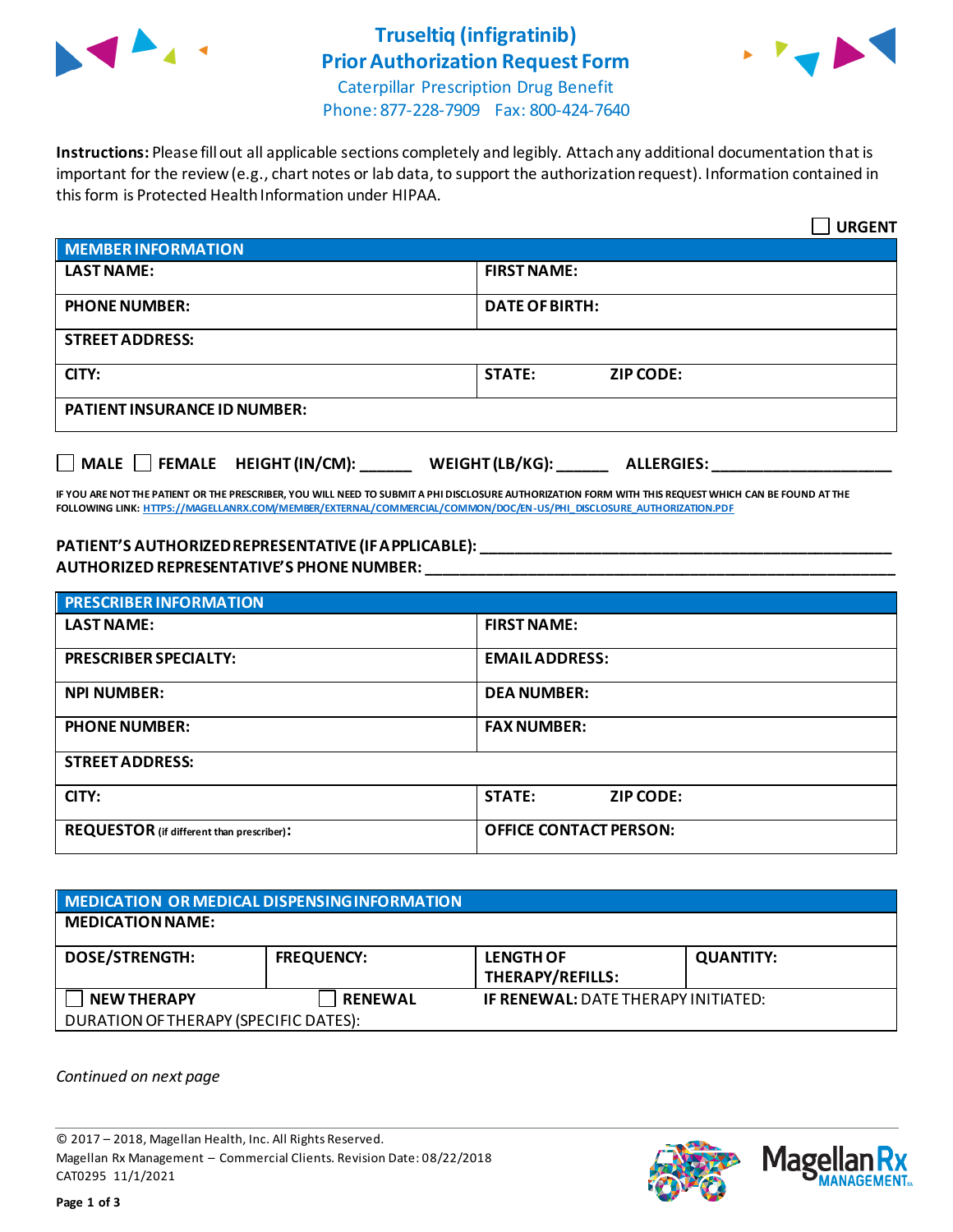

## **Truseltiq (infigratinib) Prior Authorization Request Form**





| MEMBER'S LAST NAME: _________________________________                                                                                                            | MEMBER'S FIRST NAME:                                                                                                                                                                                                                                                                                                                                                                                                                                    |                                                       |  |  |
|------------------------------------------------------------------------------------------------------------------------------------------------------------------|---------------------------------------------------------------------------------------------------------------------------------------------------------------------------------------------------------------------------------------------------------------------------------------------------------------------------------------------------------------------------------------------------------------------------------------------------------|-------------------------------------------------------|--|--|
|                                                                                                                                                                  | 1. HAS THE PATIENT TRIED ANY OTHER MEDICATIONS FOR THIS CONDITION?                                                                                                                                                                                                                                                                                                                                                                                      | YES (if yes, complete below)<br>INO                   |  |  |
| <b>MEDICATION/THERAPY (SPECIFY</b><br>DRUG NAME AND DOSAGE):                                                                                                     | <b>DURATION OF THERAPY (SPECIFY</b><br>DATES):                                                                                                                                                                                                                                                                                                                                                                                                          | <b>RESPONSE/REASON FOR</b><br><b>FAILURE/ALLERGY:</b> |  |  |
| <b>2. LIST DIAGNOSES:</b>                                                                                                                                        |                                                                                                                                                                                                                                                                                                                                                                                                                                                         | <b>ICD-10:</b>                                        |  |  |
| $\Box$ Unresectable locally advanced or metastatic cholangiocarcinoma<br>□ Other diagnosis: ___________________ICD-10___________________________________         |                                                                                                                                                                                                                                                                                                                                                                                                                                                         |                                                       |  |  |
| PRIOR AUTHORIZATION.                                                                                                                                             | 3. REQUIRED CLINICAL INFORMATION: PLEASE PROVIDE ALL RELEVANT CLINICAL INFORMATION TO SUPPORT A                                                                                                                                                                                                                                                                                                                                                         |                                                       |  |  |
| <b>Clinical Information:</b><br>trial? $\square$ Yes $\square$ No<br>$\Box$ No Please submit documentation.                                                      | Is this drug being prescribed to this patient as part of a treatment regimen specified within a sponsored clinical<br>Does patient have a fibroblast growth factor receptor 2 (FGFR2) fusion or other FGFR genetic rearrangement ? □ Yes                                                                                                                                                                                                                |                                                       |  |  |
|                                                                                                                                                                  | Does patient have cancer of the gallbladder or ampulla of Vater? $\square$ Yes $\square$ No                                                                                                                                                                                                                                                                                                                                                             |                                                       |  |  |
|                                                                                                                                                                  | Has patient been previously treated with a cisplatin-gemcitabine-containing regimen or a gemcitabine-containing                                                                                                                                                                                                                                                                                                                                         |                                                       |  |  |
| Koselugo(selumetinib) or Cotellic(cobimetinib)? □ Yes □ No                                                                                                       | Has patient been previously treated with a MEK inhibitor such as Mekinist (trametinib), Mektovi(binimetinib),                                                                                                                                                                                                                                                                                                                                           |                                                       |  |  |
| Are there any other comments, diagnoses, symptoms, medications tried or failed, and/or any other information the<br>physician feels is important to this review? |                                                                                                                                                                                                                                                                                                                                                                                                                                                         |                                                       |  |  |
| information is received.                                                                                                                                         | Please note: Not all drugs/diagnosis are covered on all plans. This request may be denied unless all required                                                                                                                                                                                                                                                                                                                                           |                                                       |  |  |
|                                                                                                                                                                  | ATTESTATION: I attest the information provided is true and accurate to the best of my knowledge. I understand that<br>the Health Plan, insurer, Medical Group or its designees may perform a routine audit and request the medical<br>information necessary to verify the accuracy of the information reported on this form.                                                                                                                            |                                                       |  |  |
|                                                                                                                                                                  | Prescriber Signature or Electronic I.D. Verification: _____________________                                                                                                                                                                                                                                                                                                                                                                             | Date:                                                 |  |  |
| and arrange for the return or destruction of these documents.                                                                                                    | CONFIDENTIALITY NOTICE: The documents accompanying this transmission contain confidential health information that is legally privileged. If<br>you are not the intended recipient, you are hereby notified that any disclosure, copying, distribution, or action taken in re liance on the contents<br>of these documents is strictly prohibited. If you have received this information in error, please notify the sender immediately (via return FAX) |                                                       |  |  |
| © 2017 - 2018, Magellan Health, Inc. All Rights Reserved.<br>Magellan Rx Management - Commercial Clients. Revision Date: 08/22/2018<br>CAT0295 11/1/2021         |                                                                                                                                                                                                                                                                                                                                                                                                                                                         | <b>Magel</b>                                          |  |  |